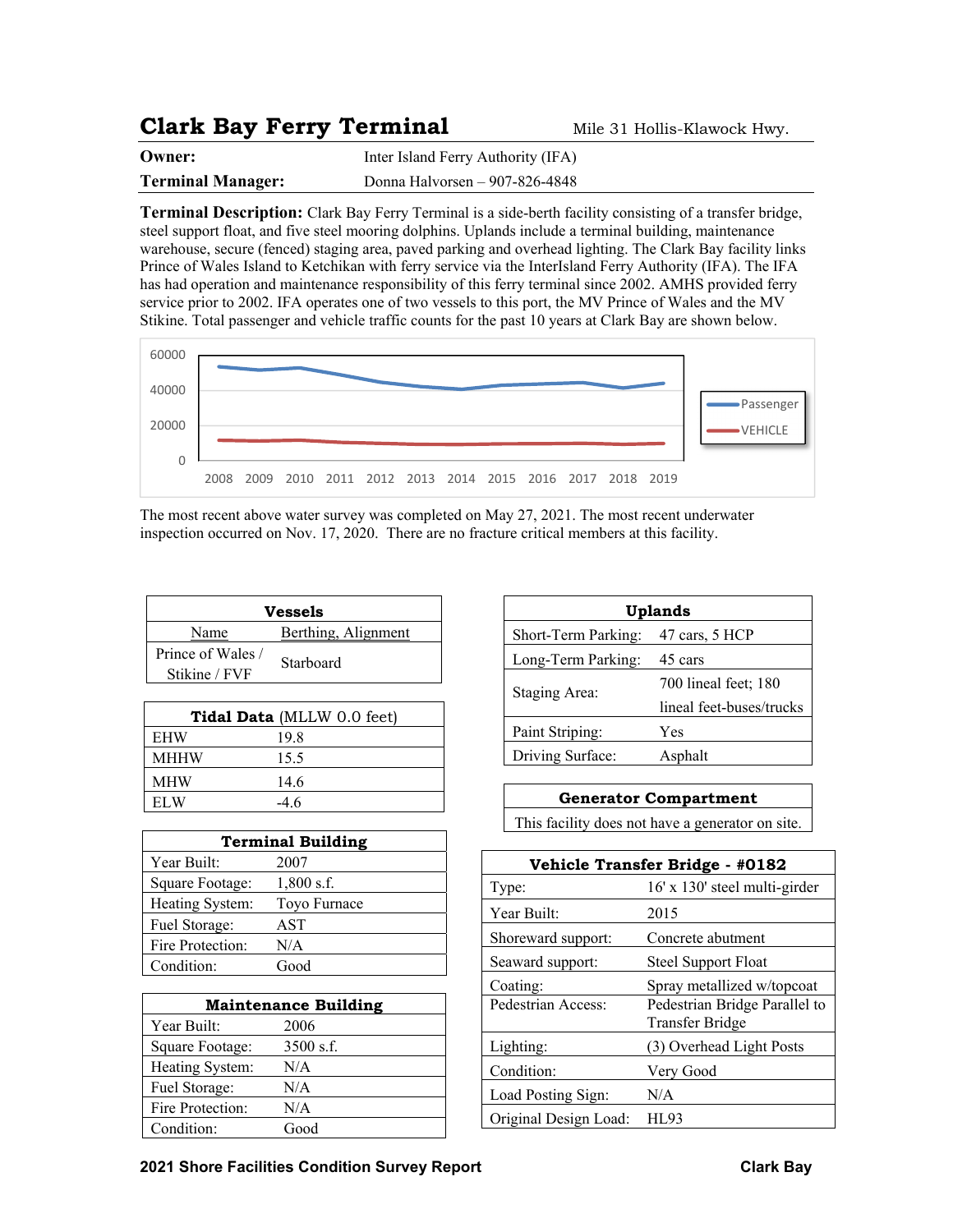| <b>Pedestrian Bridge</b> |                               |  |  |  |
|--------------------------|-------------------------------|--|--|--|
| Type:                    | 16' x 130' steel multi-girder |  |  |  |
| Year Built:              | 2015                          |  |  |  |
| Shoreward                |                               |  |  |  |
| support:                 | Concrete abutment             |  |  |  |
| Seaward support:         | <b>Steel Support Float</b>    |  |  |  |
| Coating:                 | Spray metallized w/topcoat    |  |  |  |
| Condition:               | Very Good                     |  |  |  |

| Utilities              |                          |                |  |  |  |  |
|------------------------|--------------------------|----------------|--|--|--|--|
| at Terminal<br>at Ramp |                          |                |  |  |  |  |
| Electrical:            | Yes, city & backup power |                |  |  |  |  |
| Water:                 | Yes<br>No                |                |  |  |  |  |
| Sewer:                 | Yes (Septic)             | N <sub>0</sub> |  |  |  |  |
| Telephone:             | Yes                      | No             |  |  |  |  |
| Cable TV:              | No                       | No             |  |  |  |  |
| Fuel:                  | Yes                      | No             |  |  |  |  |
| Wireless Bridge:       | Nο                       | Nο             |  |  |  |  |

| <b>Bridge Support Float</b> |                               |  |  |  |
|-----------------------------|-------------------------------|--|--|--|
| Type:                       | $40'$ x 60' Steel Flexi-float |  |  |  |
| Year Built:                 | 2015                          |  |  |  |
| Ballasted:                  | Yes                           |  |  |  |
| Ramp lift:                  | Hydraulic                     |  |  |  |
| Apron lift:                 | Hydraulic/Block & Cable       |  |  |  |
| Anodes:                     | Yes                           |  |  |  |
| <b>Float Condition:</b>     | Very Good                     |  |  |  |
| Apron Condition:            | Good                          |  |  |  |
| Ramp Condition:             | Good                          |  |  |  |

| <b>Dolphins</b> |                                |                                          |               |              |            |               |
|-----------------|--------------------------------|------------------------------------------|---------------|--------------|------------|---------------|
| <b>Dolphins</b> | <b>Dolphin</b><br><b>Piles</b> | <b>Fender Type</b>                       | <b>Anodes</b> | <b>Built</b> | Cond.      | <b>Notes</b>  |
| W <sub>2</sub>  | 2B, 1V                         | n/a                                      | Yes           | 2015         | New        | Red Nav Light |
| W1              | 2B, 2V                         | UHMW panels & Rubber cylindrical fenders | Yes           | 2015         | <b>New</b> |               |
| E1              | 2B, 2V                         | UHMW panels & Rubber cylindrical fenders | Yes           | 2015         | <b>New</b> |               |
| E2              | 2B, 2V                         | UHMW panels & Rubber cylindrical fenders | Yes           | 2015         | New        |               |
| E3              | 2B, 2V                         | UHMW panels & Rubber cylindrical fenders | Yes           | 2015         | New        | Red Nav Light |
| RW              | 2B, 1V                         | $n\backslash a$                          | Yes           | 2015         | New        |               |
| RE              | 2B, 1V                         | $n\backslash a$                          | Yes           | 2015         | New        |               |

LEGEND

B = Battered Steel Pipe Piles E1= Dolphin Designation, typ.<br>
V = Vertical Steel Pipe Piles RW = West Float Restraint Stru

- 
- 

 $V = V$ ertical Steel Pipe Piles RW = West Float Restraint Structure<br>  $CL = C$ atwalk RE = East Float Restraint Structure

 $RE = East Float Restraint Structure$ 

 $G1 =$  Gangway WF = West side of Float, typ.

|                | Catwalks / Gangways |                |                                           |              |                                    |       |                 |              |
|----------------|---------------------|----------------|-------------------------------------------|--------------|------------------------------------|-------|-----------------|--------------|
| #              | From<br>Struct.     | Tо<br>Struct.  | <b>Length / Style / Main Members</b>      | <b>Built</b> | <b>Safety</b><br><b>Restraints</b> | Cond. | <b>Lighting</b> | <b>Notes</b> |
| G1             | W1                  | WF             | 38' / Gangway / Pipe Truss                | 1988         | N <sub>o</sub>                     | Good  | Jelly Jar       |              |
| G2             | E1                  | EF             | 38' / Gangway / Pipe Truss                | 2015         | N <sub>o</sub>                     | New   | Jelly Jar       |              |
| C <sub>1</sub> | W1                  | W2             | $66'$ / Catwalk / $16''x4''$ Tube Girders | 2015         | Yes                                | New   | Jelly Jar       |              |
| C <sub>2</sub> | E1                  | E2             | 53' / Catwalk / 16"x4" Tube Girders       | 2015         | Yes                                | New   | Jelly Jar       |              |
| C3             | E2                  | E <sub>3</sub> | 51' / Catwalk / 16"x4" Tube Girders       | 2015         | Yes                                | New   | Jelly Jar       |              |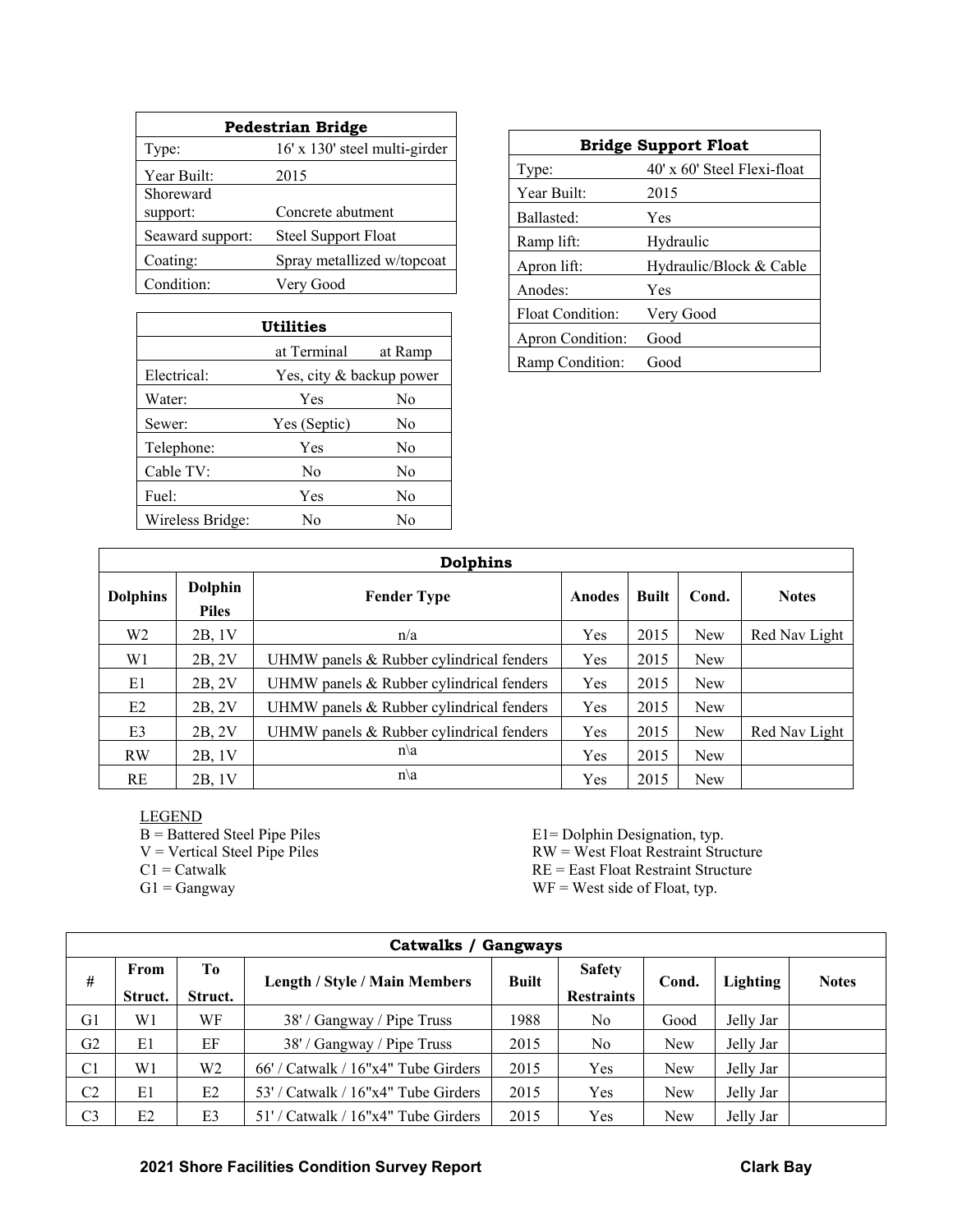| <b>Terminal Projects</b> |                 |                                                               |                                                                                                                                                                                         |  |  |
|--------------------------|-----------------|---------------------------------------------------------------|-----------------------------------------------------------------------------------------------------------------------------------------------------------------------------------------|--|--|
| Year                     | Project#        | <b>Project Name</b>                                           | <b>Description</b>                                                                                                                                                                      |  |  |
| 1975                     | $S-0926(1)$     | Hollis Ferry Terminal Facility                                | Constructed new stern-loading facility with uplands<br>fill, timber dock and timber duncan dolphins.                                                                                    |  |  |
| 1977                     | TQS-RS-0926 (2) | Clark Bay Ferry Terminal                                      | Uplands fill for new terminal parking and staging<br>areas. Constructed new steel transfer bridge &<br>cable/hydraulic lift system, and four new steel<br>mooring/fendering structures. |  |  |
| 1988                     | N/A             | Clark Bay FT Dolphin Modifications                            | Installed new steel dolphin, E4.                                                                                                                                                        |  |  |
| 1993                     | N/A             | Clark Bay FT Mooring Improvements                             | Installed new steel dolphin, E5                                                                                                                                                         |  |  |
| 2004                     | N/A             | IFA - Clark Bay FT Improvements                               | Re-painted transfer bridge, repaired bridge abutment<br>upgraded utilities to bridge and lighting on uplands.                                                                           |  |  |
| 2006                     | N/A             | IFA - Clark Bay Terminal Building<br>and Maintenance Shop     | Constructed new terminal building and maintenance<br>shop, including secure staging and security upgrades.                                                                              |  |  |
| 2015                     | 67449           | Clark Bay Ferry Terminal<br>Improvements                      | Constructed new transfer bridge & float, 4 new<br>mooring structures in a new re-aligned location, away<br>from the accreting riverbed.                                                 |  |  |
| 2018                     | SFHWY00005      | Clark Bay Ferry Terminal & Seaplane<br>Float Expanded Parking | Expanded uplands parking area with tidelands fill,<br>riprap, guardrail, paving & drainage systems. Grading<br>improvements at bridge abutment approach.                                |  |  |